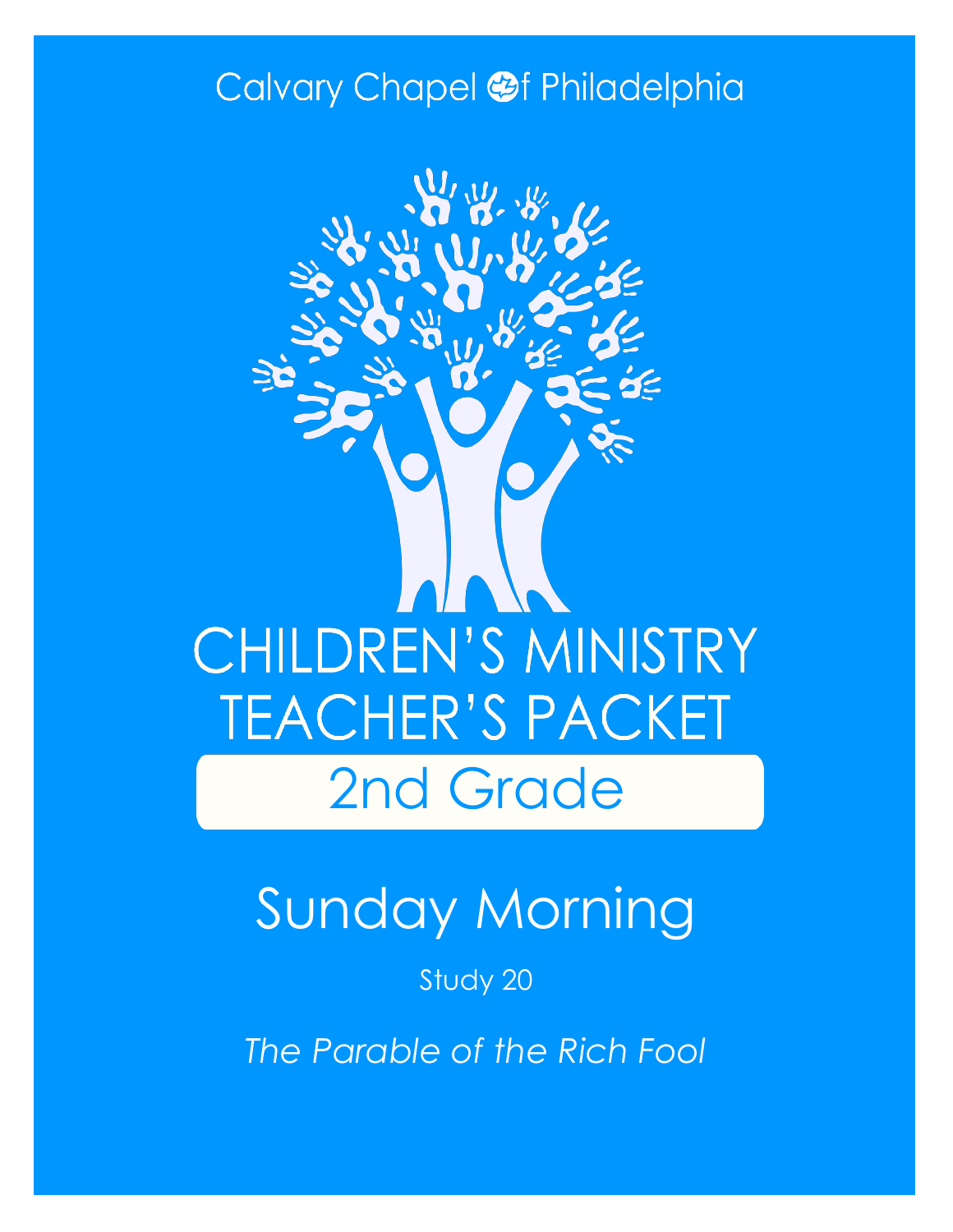### The Parable of the Rich Fool

The Objective is the key concept for this weeks lesson. It should be the main focus of the study

These are the key verses that you will find helpful in teaching your study this week. The "Main passage" is the basis of the study, where the other verse support the objective of the lesson.

These are the books of the Bible we will be memorizing. New books for this month are in bold. If a student can memorize all the books up to this month's books, you may give them a prize from the "reward box" found on your cart.

An introductory activity or question that will settle the class, draw their attention to the study and prepare their hearts for God's Word.

**Objective This lesson will teach the students to pursue heavenly, not earthly, treasure using the parable of the rich fool.**

**Key Verses** Luke 12:13-21—Main Teaching Passage Matthew 6:19-21

#### **Books to Memorize**

Genesis, Exodus, Leviticus, Numbers, Deuteronomy, Joshua, Judges, Ruth, 1&2 Samuel, 1&2 Kings, 1&2 Chronicles, Ezra, Nehemiah, Esther, Job, Psalms, Proverbs, Ecclesiastes, Song of Solomon, Isaiah, **Jeremiah, Lamentations, Ezekiel, Daniel, Hosea, Joel**

### **Hook**

Ask the students what the most important, valuable thing they own is. Why is it so special to them? What would they do if they lost it or it got broken or stolen?

Having nice things is great, but eventually they will be gone. If we care too much about our stuff, we will be disappointed when we lose it. In today's story Jesus will warn us about caring too much about our things and not enough about honoring God.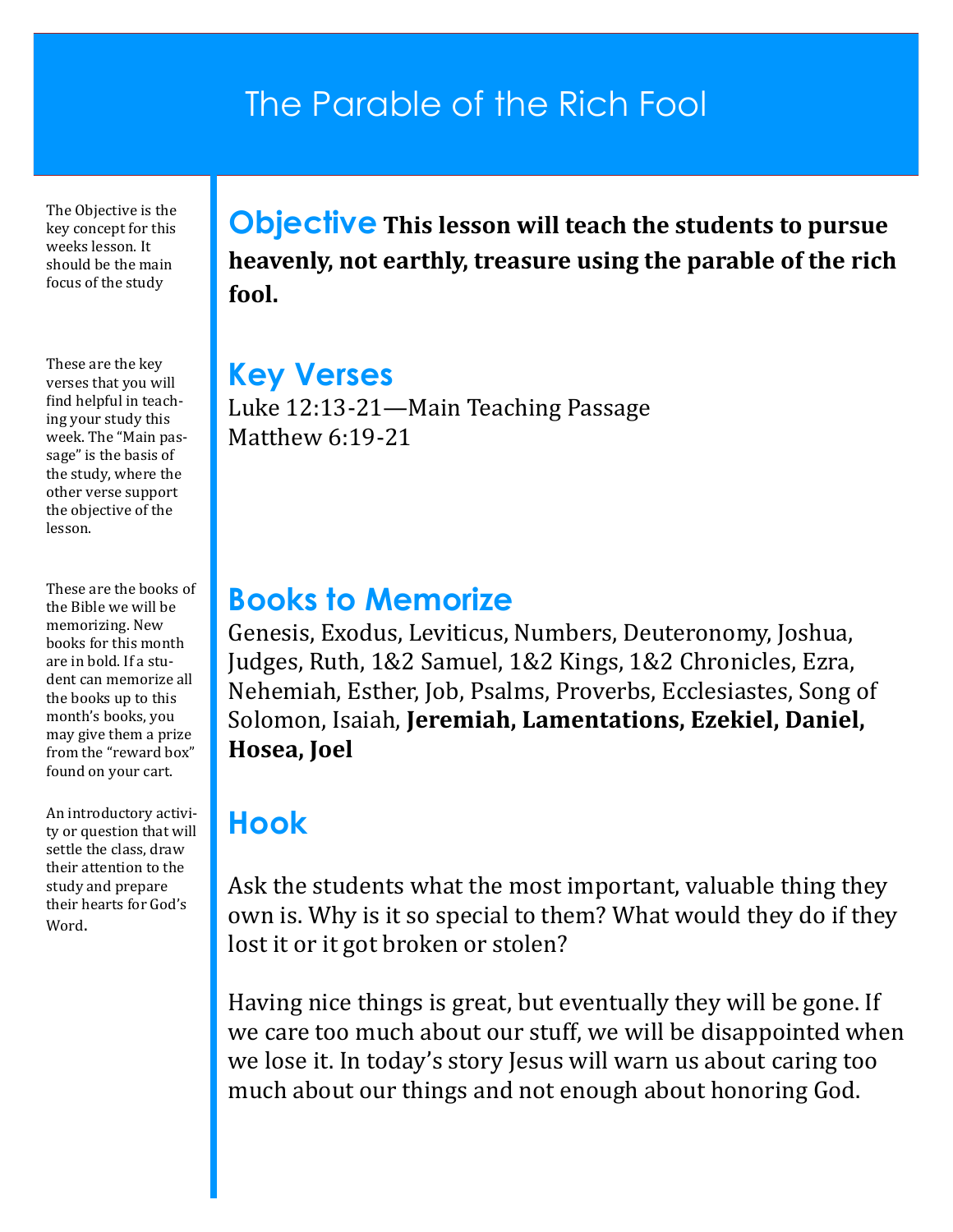What does the Bible say? This is where we will read a passage or series of passages that teach on the subject of the day.

The interpretation/ exegesis of the passage. What does this passage mean? How does this passage apply to my life?

# BOOK

Luke 12:13-21 begins with two brothers asking Jesus to settle an argument over their inheritance. Jesus responded that He had not come to solve money disputes and warned them against covetousness, or caring more about money and things than about God or other people. He said that life is about more than how much we have. He then told them a parable to illustrate this point.

This parable is about a rich man who owned a field. His field produced so many crops that his barn did not have enough room to store them all. To solve this problem, the man decided to tear down his barn and build a bigger one. That way, he would be able to store up enough food that he would never have to work or worry again. He could relax, rest, and enjoy the pleasure of his riches. But that very night, God took the man's life from him, calling him a fool for being more concerned with the things he had here and now on this earth than with heavenly riches. Jesus explained that this is the problem with caring more about earthly things than about God.

In Matthew 6:19-21, Jesus told His followers not to make the same mistake. Instead of storing up earthly treasures, which can be stolen or destroyed, Jesus said that we should gather heavenly treasures, which cannot be taken away. He explained that wherever our treasure is, that is where our hearts will be.

## LOOK

It's important to read this parable carefully so that we don't miss what Jesus is trying to say. The point Jesus is making here is not that it's bad to be rich or good to be poor. Instead, he is causing each of us to stop and ask, "What is more important to me, treasure in heaven or treasure on earth?" In other words, do you care more about making money and getting nice things or pleasing and obeying God?

The rich man's problem was that he cared more about the things he had than about pleasing God. He makes big plans to build a bigger barn, store his crops, relax, and enjoy life, but he never considers what he can do for the Lord. Then he died and was unable to enjoy all the things that he worked for. He learned the hard way that it doesn't matter how much money you have. Whether you are homeless or a millionaire, what you have won't matter at the end of your life.

There are two problems with spending our life trying to get worldly things. The first problem is that you can't enjoy those things forever. Every one of us will pass one day from this life into eternity, and none of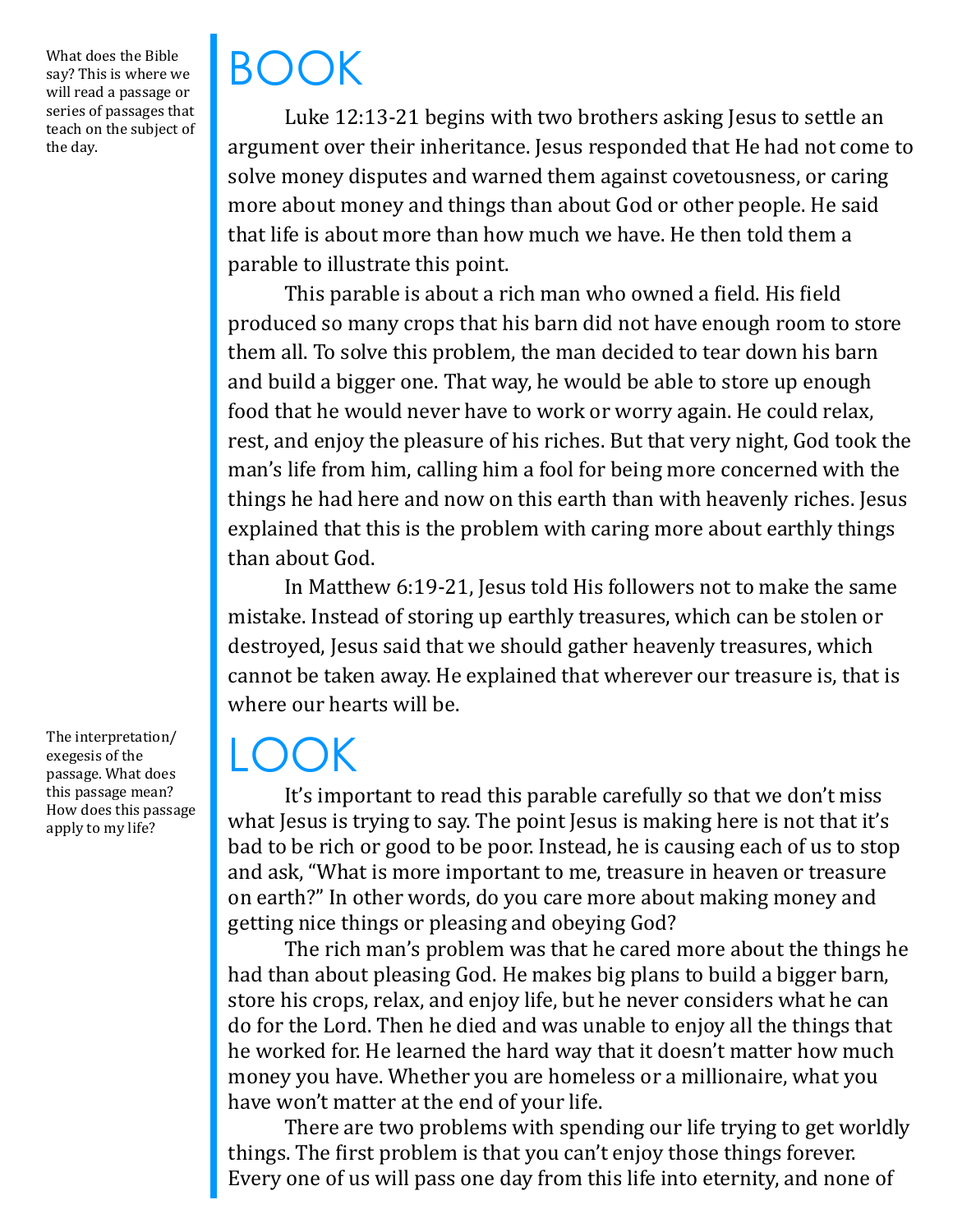# LOOK (Continued)

the things you got in this life can come with you. Nobody comes to heaven with the stuff they had on earth. The second problem is that even during our time on earth, the things we have can break or get lost or stolen. If we spend our life chasing after money and things, we are bound to be disappointed when we lose them.

Instead, Jesus tells us to seek heavenly treasure. Heavenly treasure is our reward for living for the Lord and honoring Him with our lives. Unlike earthly treasure, heavenly treasure lasts forever and can't be taken, broken, or lost. As sure as we will be disappointed when we pursue treasure on earth, we will be even more pleased by the rewards God has in store for those who follow Him.

This parable should cause each of us to stop and ask what's most important to us. Are your toys and games what make you happy? Do you care more about having fun and enjoying your things than about obeying God and loving other people? If so, you are storing up treasures on earth and are sure to be disappointed. Instead, loving and obeying Jesus should be what's most important to us. When our aim is to follow Him, we will be storing up heavenly treasures that can never be taken away.

## TOOK

As a class, review the books of the Bible Genesis-Joel.

Review the lesson by asking the students to summarize the parable. Ask them what "covetousness" means. Ask why we should store up treasures in heaven rather than on earth.

**Pray:** Thank the Lord for His promise of heavenly treasure to those who follow Him. Ask Him to help us pursue heavenly treasures, not earthly ones.

**Parent Question:** Why is heavenly treasure better than money or things?

What is my response to this passage of Scripture? How should my life change according to what this passage teaches me? What are the practical things I can do throughout the week to make this true in my life?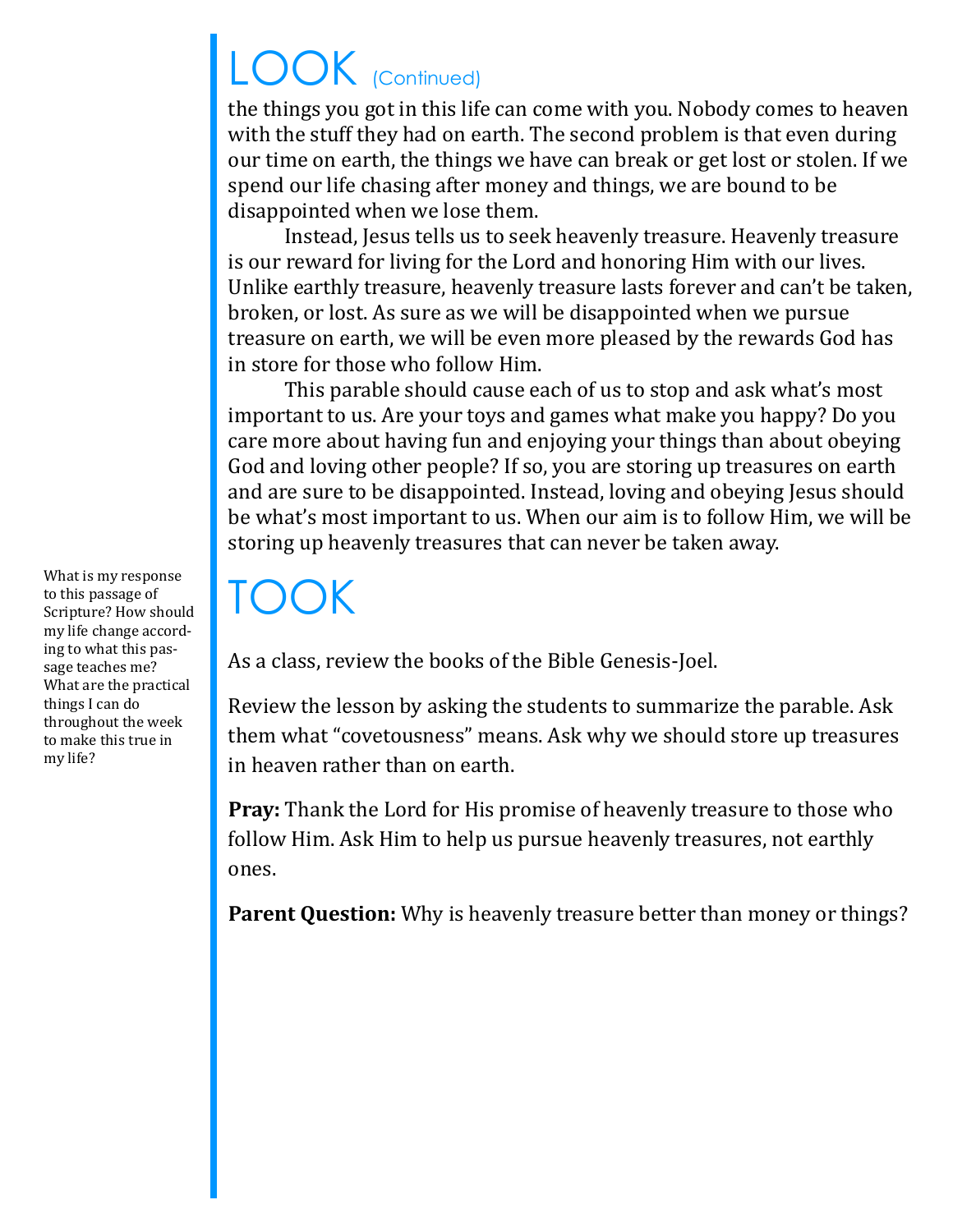# FURTHER STUDY

### **Commentary on Luke 12:13-21 by David Guzik**

B. Attitudes in regard to material possessions.

1. [\(Luk 12:13](https://www.blueletterbible.org/kjv/luke/12/13-15/s_985013)-15) The overall principle regarding material things.

**Then one from the crowd said to Him, "Teacher, tell my brother to divide the inheritance with me." But He said to him, "Man, who made Me a judge or an arbitrator over you?" And He said to them, "Take heed and beware of covetousness, for one's life does not consist in the abundance of the things he possesses."**

a. **Teacher, tell my brother to divide the inheritance with me**: Jesus had just taught on our great value to God and on the importance of standing for Him. In the midst of this teaching, a man interrupted Jesus to ask that He take his side in a financial dispute.

i. According to the law of the day, the elder brother received two-thirds of the inheritance and the younger brother received one-third (Barclay). This man did not ask Jesus to listen to both sides and make a righteous judgment; he asked Jesus to take sides with him against his brother ("**Tell my brother to divide the inheritance**").

ii. Obviously, Jesus' previous words about the need for full commitment and God's care for us didn't penetrate this man's heart. He felt he needed to fight for what was his.

iii. "If each of them learned the real meaning of life, and sought as its chief endeavor to be 'rich toward God,' the question of possessions would settle itself. The one would be eager to share, while the other would be careless about receiving." (Morgan)

b. **Man, who made Me a judge or an arbitrator over you?** It wasn't that Jesus is unconcerned about justice; but He was all too aware that this man's covetousness would do him more harm than not having his share of the inheritance.

i. We may fight and fight for what is ours by right; and in the end, having it may do us worse than if we had let it go and let God take care of the situation.

ii. Jesus did not feel it was His responsibility to judge every matter and solve every problem. There were some disputes that He refused to become entangled in.

ii. Here is where the deceptive nature of the heart is such a challenge. We often mask our covetousness by claiming we are on a righteous crusade.

c. **Take heed and beware of covetousness**: Jesus used the man's request to speak to him and the crowd about **covetousness**. Perhaps the man's passionate request for justice really had a low motive; perhaps he was more animated by **covetousness** than by justice.

i. "Actually *beware* scarcely does justice to the force of *phylassesthe*, which is rather 'guard yourselves.'" (Morris) The idea is that we all are under attack from covetousness, and we must protect ourselves from it.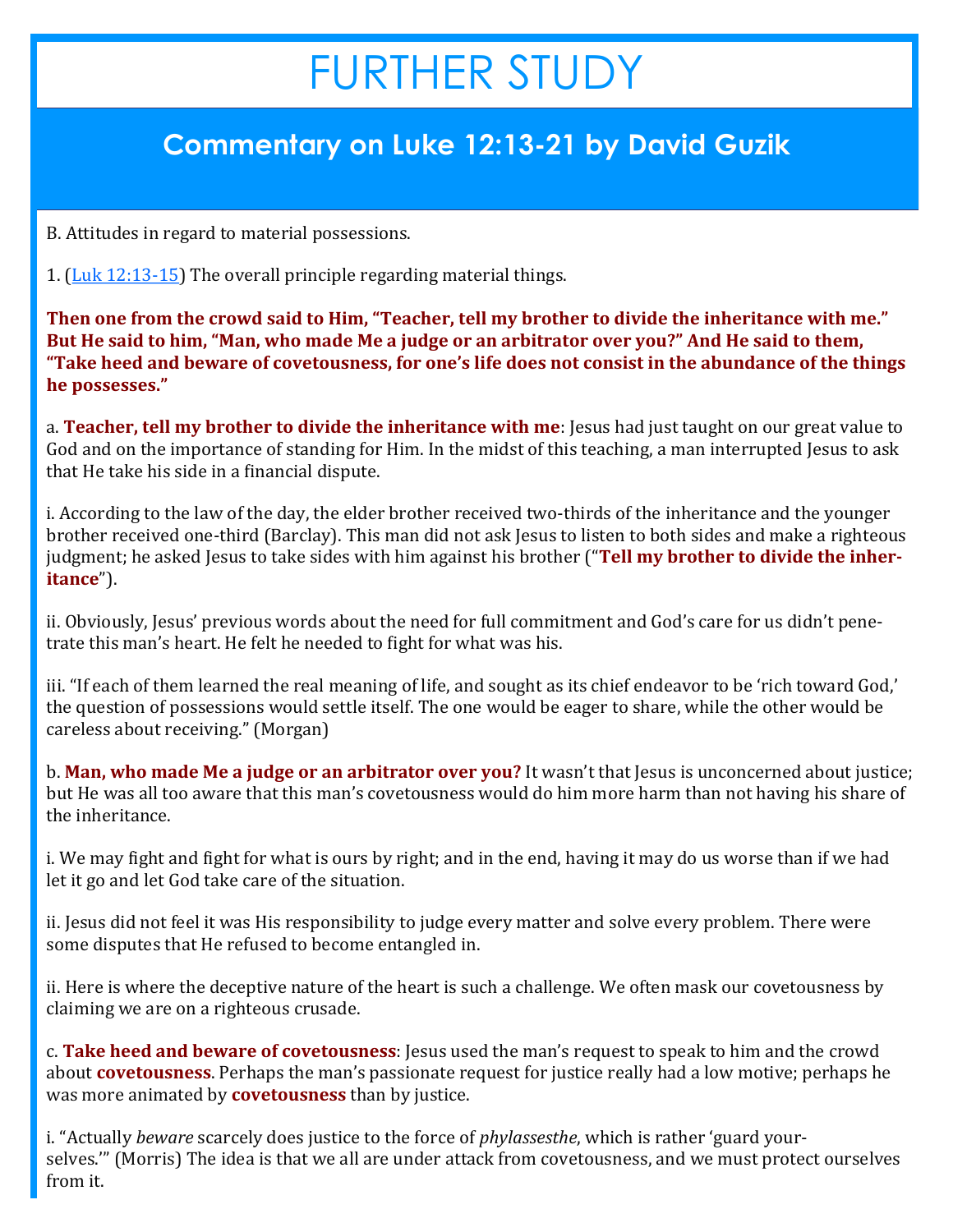ii. "Great possessions are generally accompanied with *pride, idleness*, and *luxury*; and these are the greatest enemies to salvation." (Clarke)

iii. "To divide property between covetous men is to prepare for future strife. To make men free from covetousness, is to make peace." (Morgan)

d. **One's life does not consist in the abundance of the things he possesses**: This is the overall principle that Jesus will develop in the following teaching on material things. When we live with the attitude that our live *does* consist in what we posses, we live in **covetousness**, and *covetousness is idolatry* ([Colossians 3:5\).](https://www.blueletterbible.org/kjv/colossians/3/5/s_1110005)

i. "Covetous men by gaping after more lose the pleasure of that they posses, as a dog at his master's table swalloweth the whole meat he casteth him without any pleasure, gaping still for the next morsel." (Trapp)

2. ([Luk 12:16](https://www.blueletterbible.org/kjv/luke/12/16-21/s_985016)-21) The parable of the rich fool.

**Then He spoke a parable to them, saying: "The ground of a certain rich man yielded plentifully. And he thought within himself, saying, 'What shall I do, since I have no room to store my crops?' So he said, 'I will do this: I will pull down my barns and build greater, and there I will store all my crops and my goods. And I will say to my soul, "Soul, you have many goods laid up for many years; take your ease; eat, drink,** *and* **be merry."' But God said to him, 'Fool! This night your soul will be required of you; then whose will those things be which you have provided?' So** *is* **he who lays up treasure for himself, and is not rich toward God."**

a. **The ground of a certain rich man yielded plentifully**: The man in Jesus' parable was blessed with fertile ground; we can assume that by adding hard work to the fertile ground, he was a financial success. He was so successful that he had trouble managing his resources (**I have no room to store my crops**).

i. His trouble and anxiety were reflected by the words, "**What shall I do?**" "When we are young we think that to be rich means to be free from anxiety altogether…But *this* rich man was just as full of cares as the beggar without a sixpence in the world." (Morrison)

b. **I will do this**: With a wealth of resources, the man in the parable had his life confidently planned. He would build to better manage his wealth, and then enjoy life to the fullest.

c. **But God said to him, "Fool! This night your soul will be required of you"**: In one night, all the man's accomplishments and plans were ruined. He made business plans and life plans, but could not control the day of his death – and all his accomplishments and plans were instantly nothing.

i. The man was a **fool** – not because he was rich, but because he lived without any awareness of and preparation for *eternity*.

ii. **Your soul will be required of you** is the language of *obligation*. This man owed his life, his livelihood, and his wealth to God; but most of all he owed his **soul** to God, and it would be **required** of him. It was obligated to God every day of his life, but would **be required** on the day of his death.

iii. Everyone would think the man in the parable was a great success, but God said he was a **fool**. Eternity proved the man a fool, and his story showed that it isn't only sin to give material things too high a place in your life – it is also stupid.

d. **Whose will those things be which you have provided?** In a sense, **those things** did not belong to God, because the man never surrendered those things to God. They did not belong to the rich fool, because he could not take **those things** with him. Perhaps they only belonged to the Devil.